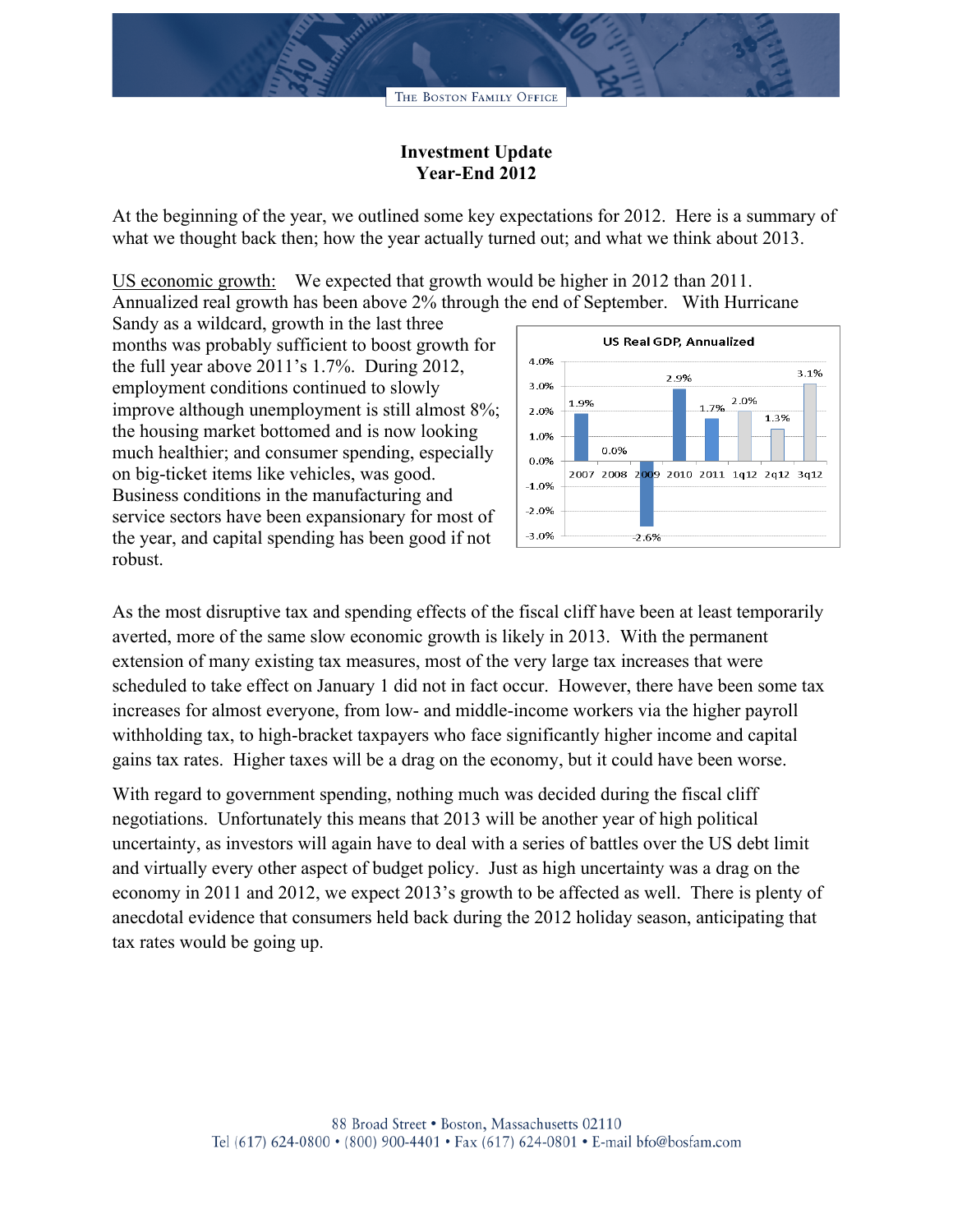Europe and the euro: We thought that Europe would continue to muddle along and be able to avoid the collapse of the euro. Quoting our friends at Bretton Woods Research, "His [ECB president Mario Draghi's] pledge on July 26th to do everything necessary to preserve the euro was a game-changer for financial markets. In very quick fashion, Draghi effectively extinguished European currency risk and sovereign default risk plaguing markets since early 2010 when the Greek government first began to exhibit chances of a default. Draghi's pledge made clear that European policymakers 1) would not allow any scenario in which an EU member would be allowed to exit the euro currency zone, and 2) they would do everything necessary to ensure that that the central bank would essentially guarantee EU member sovereign debts."

The large declines in Italian, Greek, Portuguese and Spanish bond yields since July 26 and the corresponding rallies in those countries' equity markets indicate just how important this ECB step was. Although sovereign defaults are not a risk at present, Europe's growth outlook has not improved in any fundamental way, nor will it as long as countries follow the path of higher taxes and austerity. For 2013 as in 2012, Europe will not implode but recession or at best very slow growth is what we expect.

Growth in the rest of the world: We expected that many of the emerging markets and particularly China would grow more slowly than in the recent past, but would avoid recession. Of the BRIC's, Brazil's growth was only slightly positive and India shrank slightly, while China and Russia had better growth that also improved as the year passed. Chinese growth has been perking up late in 2012, and 2013 should be as good or better.

Equity markets: For 2012, we thought that modest P/E expansion and growing corporate earnings would combine to produce U.S. equity market returns of about 10%. Happily the year turned out even better than that. Using consensus estimates, S&P 500 company earnings for the following twelve months increased from \$106 to \$114 during the year, and during the year the S&P 500's forward P/E multiple expanded from 11.5X to 12.5X.

For 2013, we would not be surprised if earnings growth is lower than in 2012. Late in 2012, many companies reported somewhat disappointing revenues, which if the trend continues will make profit growth that much more difficult to achieve.

Then again, emerging markets might be more of a help to profits in 2013, and equity markets could easily have another good year. As usual, there is plenty to worry about, but not enough to keep us from continuing to invest in stocks for long-term appreciation.

Fed policy and interest rates: We expected that slow but continued

US growth, i.e. the absence of a recession, would lead to a less-accommodative Fed and the beginning of rising interest rates. For several years we have been wrong on both accounts, but in

| $-011 - 1901$ , $11011$         |       |
|---------------------------------|-------|
| S&P 500                         | 13.4% |
| Dow Jones Industrials           | 7.3%  |
| NASDAQ                          | 15.9% |
| Russell 2000                    | 14.6% |
| <b>MSCI EAFE</b>                | 13.6% |
| <b>MSCI Emerging Mkts</b>       | 15.2% |
|                                 |       |
| 2012 US Equity Market Sectors * |       |
| <b>Financials</b>               | 26.6% |
| Consumer Discretionary          | 21.9% |
| <b>Health Care</b>              | 15.2% |
| ببمملمهمات                      | 12.20 |

2012 Faulty Markets \*

| Health Care             | 15.2%   |
|-------------------------|---------|
| Technology              | 13.2%   |
| Industrials             | 12.5%   |
| Telecommunications      | 12.5%   |
| Materials               | 12.2%   |
| <b>Consumer Staples</b> | 7.5%    |
| Energy                  | 2.3%    |
| Utilities               | $-2.9%$ |
|                         |         |
|                         |         |

\* Price change only